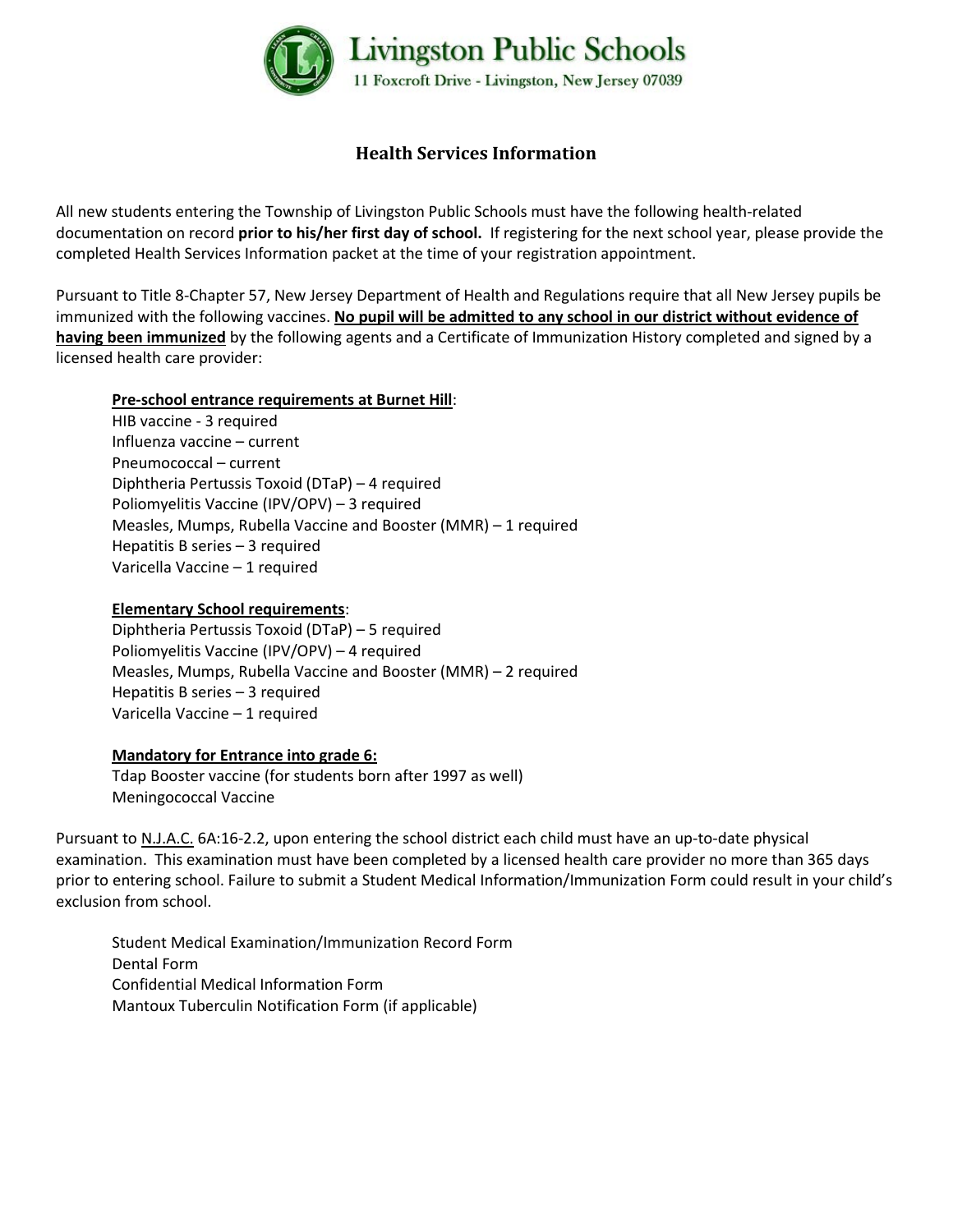

#### **Student Medical Examination/Immunization Record**

*(Form to be completed by a licensed health provider.)*

| <b>Student Name:</b>                                                 |        | <u> 1989 - Johann Barnett, fransk politiker (d. 1989)</u> | Date of Birth:   | $\Box$<br>Female<br>$\Box$ Male                                     |  |  |  |  |
|----------------------------------------------------------------------|--------|-----------------------------------------------------------|------------------|---------------------------------------------------------------------|--|--|--|--|
| Home Address:                                                        |        |                                                           |                  |                                                                     |  |  |  |  |
| School:                                                              |        |                                                           | Grade:           |                                                                     |  |  |  |  |
| <b>Growth and Development:</b>                                       |        | Normal                                                    | Premature        | Term                                                                |  |  |  |  |
| Complications                                                        |        |                                                           |                  |                                                                     |  |  |  |  |
| Early illness or injury                                              |        |                                                           |                  |                                                                     |  |  |  |  |
| <b>Systems Review:</b>                                               |        |                                                           |                  |                                                                     |  |  |  |  |
| Height                                                               | Weight | BMI                                                       |                  | <b>Blood Pressure</b><br><u> 1999 - Jan Barnett, politik e</u> ta p |  |  |  |  |
| Vision:<br>$\mathsf{R}$                                              | L      | B                                                         | Glasses/Contacts |                                                                     |  |  |  |  |
| Audio:<br>$\mathsf{R}$                                               | L      | <b>EENT</b>                                               |                  | Speech                                                              |  |  |  |  |
| Integument                                                           |        | Head & Neck                                               |                  | Lymphatic                                                           |  |  |  |  |
| Respiratory                                                          |        | Cardiovascular                                            |                  | Abdomen                                                             |  |  |  |  |
| Gastrointestinal                                                     |        | Genitourinary                                             |                  | Urinalysis                                                          |  |  |  |  |
| Musculoskeletal                                                      |        | Hernia                                                    |                  | Scoliosis                                                           |  |  |  |  |
| Nervous                                                              |        | <b>Emotional Symptoms</b>                                 |                  | Nutrition                                                           |  |  |  |  |
| Neurological/Psychological:                                          |        |                                                           |                  |                                                                     |  |  |  |  |
| <b>General Assessment:</b>                                           |        |                                                           |                  |                                                                     |  |  |  |  |
| Remarks (Please list any special needs and/or medication required.): |        |                                                           |                  |                                                                     |  |  |  |  |
|                                                                      |        |                                                           |                  |                                                                     |  |  |  |  |

#### **Medical History:**

|                       | Year |                      | Year |                        | Year |                           | Year |
|-----------------------|------|----------------------|------|------------------------|------|---------------------------|------|
| Allergies             |      | Asthma               |      | Otitis Media           |      | Operations/Injuries       |      |
| Drug Sensitivities    |      | Chicken Pox          |      | <b>Rheumatic Fever</b> |      |                           |      |
| Lyme Disease          |      | Seizure Disorder     |      | Strep Infections       |      | <b>Hospitalizations</b>   |      |
| <b>Hepatitis</b>      |      | <b>Diabetes</b>      |      | Mononucleosis          |      |                           |      |
| Neuromuscular Disease |      | <b>Heart Disease</b> |      | Other                  |      | <b>Congenital Defects</b> |      |

*(Please use page 2 for immunization history.)*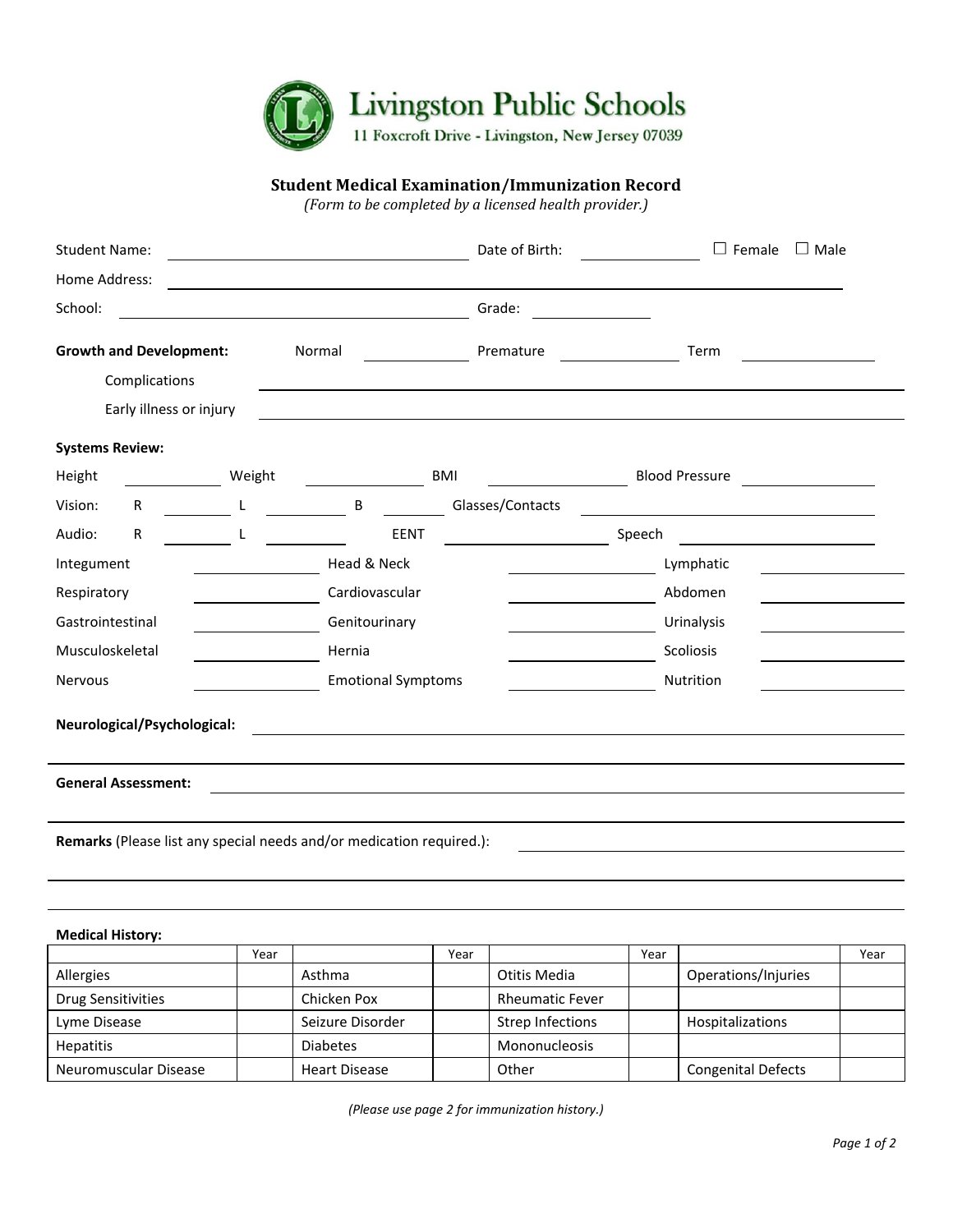## **Immunization History**

|                           |                                     |                                                                                                                                                                                                                                                       |                              |            |          | DTaP: $\frac{1}{mm/dd/yy}$ $\frac{2}{mm/dd/yy}$ $\frac{3}{mm/dd/yy}$ $\frac{4}{mm/dd/yy}$ $\frac{5}{mm/dd/yy}$ $\frac{5}{mm/dd/yy}$ $\frac{5}{mm/dd/yy}$ |  |
|---------------------------|-------------------------------------|-------------------------------------------------------------------------------------------------------------------------------------------------------------------------------------------------------------------------------------------------------|------------------------------|------------|----------|----------------------------------------------------------------------------------------------------------------------------------------------------------|--|
| Tdap:                     |                                     | (for students born after January 1997 and students entering Grade 6)                                                                                                                                                                                  |                              |            | Booster  |                                                                                                                                                          |  |
|                           |                                     |                                                                                                                                                                                                                                                       |                              |            |          | IPV: $\frac{1}{mm/dd/yy}$ $\frac{2.}{mm/dd/yy}$ $\frac{3.}{mm/dd/yy}$ $\frac{4.}{mm/dd/yy}$ $\frac{5.}{mm/dd/yy}$ $\frac{5.}{mm/dd/yy}$                  |  |
| Polio                     |                                     |                                                                                                                                                                                                                                                       |                              |            |          |                                                                                                                                                          |  |
|                           |                                     |                                                                                                                                                                                                                                                       |                              |            |          | <b>OPV:</b> $\frac{1.}{mm/dd/yy}$ $\frac{2.}{mm/dd/yy}$ $\frac{3.}{mm/dd/yy}$ $\frac{4.}{mm/dd/yy}$ $\frac{5.}{mm/dd/yy}$                                |  |
|                           |                                     |                                                                                                                                                                                                                                                       |                              |            |          |                                                                                                                                                          |  |
| MMR:                      |                                     | $\frac{1}{\frac{1}{\frac{1}{\frac{1}{\frac{1}{\sqrt{1}}}}\frac{1}{\frac{1}{\sqrt{1}}}} \frac{2}{\frac{2}{\frac{1}{\sqrt{1}}\frac{1}{\sqrt{1}}\frac{1}{\sqrt{1}}}} \frac{3}{\frac{3}{\sqrt{1-\frac{1}{\sqrt{1}}\frac{1}{\sqrt{1}}\frac{1}{\sqrt{1}}}}$ |                              |            |          |                                                                                                                                                          |  |
|                           |                                     |                                                                                                                                                                                                                                                       |                              |            |          |                                                                                                                                                          |  |
| <b>Measles:</b>           |                                     | $\frac{1}{mm/dd/vv}$ $\frac{2.}{mm/dd/vy}$                                                                                                                                                                                                            |                              |            |          |                                                                                                                                                          |  |
|                           |                                     |                                                                                                                                                                                                                                                       |                              |            |          |                                                                                                                                                          |  |
|                           |                                     |                                                                                                                                                                                                                                                       |                              |            |          |                                                                                                                                                          |  |
| Mumps:                    |                                     | $\frac{1.}{2.}$ mm/dd/vv $\frac{2.}{2.}$ mm/dd/yy                                                                                                                                                                                                     |                              |            |          |                                                                                                                                                          |  |
|                           |                                     |                                                                                                                                                                                                                                                       |                              |            |          |                                                                                                                                                          |  |
| Rubella:                  |                                     | $\frac{1}{\frac{1}{\frac{1}{2}}\frac{1}{\frac{1}{2}}\frac{1}{\frac{1}{2}}}}$ $\frac{2.}{\frac{1}{2}}$                                                                                                                                                 |                              |            |          |                                                                                                                                                          |  |
|                           |                                     |                                                                                                                                                                                                                                                       |                              |            |          |                                                                                                                                                          |  |
|                           |                                     | Varicella Zoster: $\frac{1}{m m/dd/vv}$ $\frac{2.}{mm/dd/vy}$                                                                                                                                                                                         |                              |            |          |                                                                                                                                                          |  |
|                           |                                     |                                                                                                                                                                                                                                                       |                              |            |          |                                                                                                                                                          |  |
|                           |                                     |                                                                                                                                                                                                                                                       |                              |            |          | HIB Vaccine: $\frac{1}{m m/dd/yy}$ $\frac{2.}{m m/dd/yy}$ $\frac{3.}{m m/dd/yy}$ $\frac{4.}{m m/dd/yy}$ $\frac{5.}{m m/dd/yy}$                           |  |
|                           |                                     |                                                                                                                                                                                                                                                       |                              |            |          |                                                                                                                                                          |  |
|                           |                                     | Hepatitis A Vaccine: $\frac{1.}{mm/dd/yy}$ 2. mm/dd/yy                                                                                                                                                                                                |                              |            |          |                                                                                                                                                          |  |
|                           |                                     |                                                                                                                                                                                                                                                       |                              |            |          |                                                                                                                                                          |  |
|                           |                                     | Hepatitis B Vaccine: $\frac{1.}{mm/dd/yy}$ $\frac{2.}{mm/dd/yy}$                                                                                                                                                                                      |                              |            |          | $\frac{3.}{2}$ mm/dd/yy                                                                                                                                  |  |
| <b>PPD Mantoux:</b>       | Date Tested:                        |                                                                                                                                                                                                                                                       |                              | Date Read: |          | Results:                                                                                                                                                 |  |
| <b>Influenza Vaccine:</b> |                                     |                                                                                                                                                                                                                                                       |                              | 2.         |          |                                                                                                                                                          |  |
|                           | (mandatory for pre-school students) |                                                                                                                                                                                                                                                       | $\frac{1}{\frac{mm}{dd/yy}}$ |            | mm/dd/yy | $\frac{3.}{mm/dd/yy}$                                                                                                                                    |  |
|                           | <b>Pneumonoccal Vaccine:</b>        |                                                                                                                                                                                                                                                       |                              |            |          |                                                                                                                                                          |  |
|                           | (mandatory for pre-school students) |                                                                                                                                                                                                                                                       | mm/dd/yy                     |            |          |                                                                                                                                                          |  |
|                           | <b>Meningococcal Vaccine:</b>       |                                                                                                                                                                                                                                                       | 1.                           |            |          |                                                                                                                                                          |  |
|                           |                                     | (mandatory for incoming Grade 6 students)                                                                                                                                                                                                             | mm/dd/yy                     |            | mm/dd/yy | mm/dd/yy                                                                                                                                                 |  |